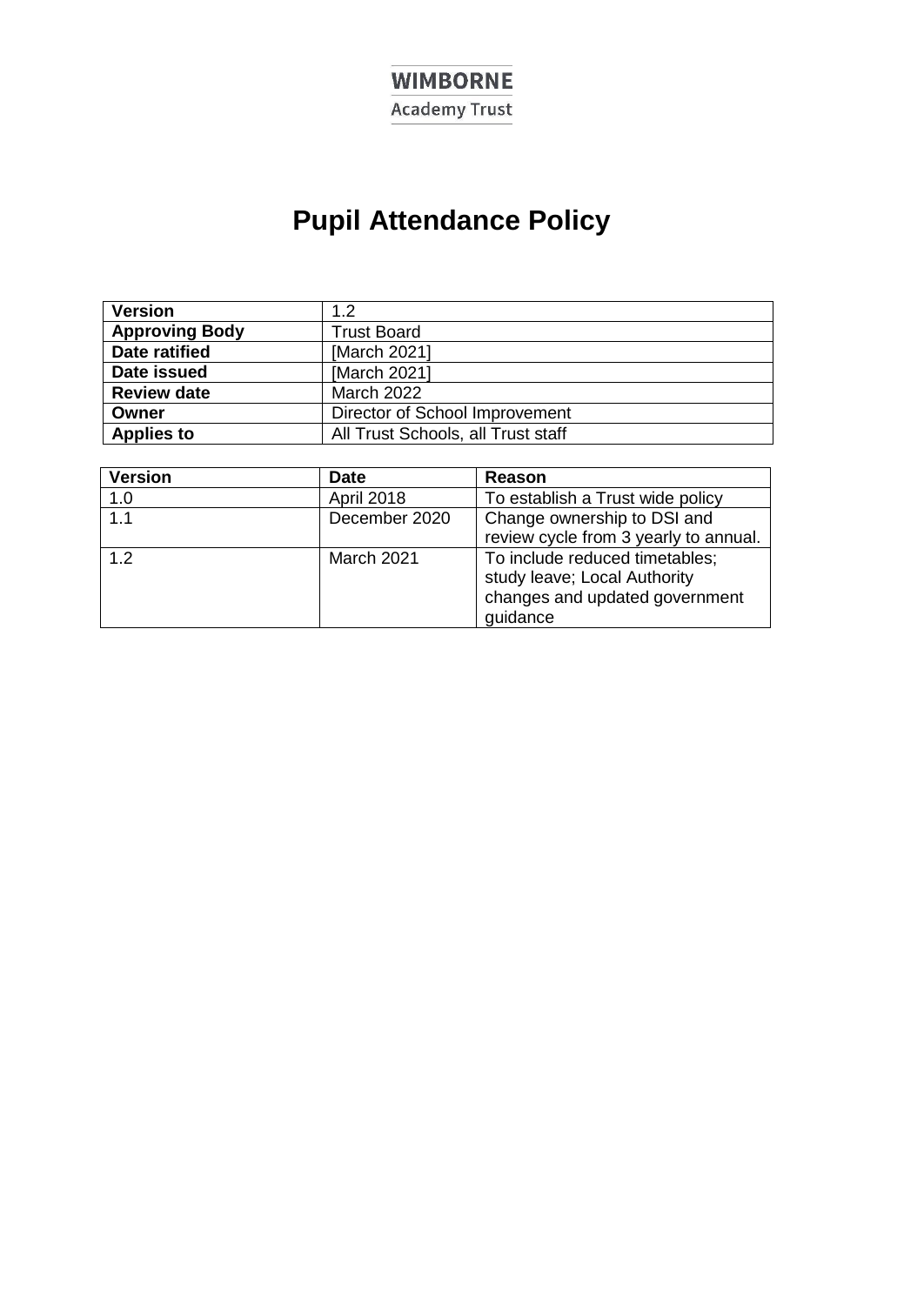#### **Introduction**

#### 1.0

Punctuality and regular attendance are crucial to children's achievement at school. Schools within Wimborne Academy Trust will work in collaboration with parents and carers to ensure that all children benefit from regular attendance. Attendance is shared with parents/stakeholders. Good attendance is celebrated as part of our Trust wide vision. Trust schools staff communicate to pupils that their contribution to the school community is valued; furthermore staff endeavour to make school a fruitful and enjoyable place to be so that a positive attitude to school and learning is fostered: through this, we aim to ensure that children want to attend school regularly in the first place.

#### 1.1

By law, parents are responsible for making sure that their children of compulsory school age receive a suitable full-time education (Education Act, 1996, Sec. 7) The government expectation is that all pupils will be punctual to their lessons (School Attendance Guidance, August, 2020). It is the responsibility of the school to support attendance and to take seriously problems which may lead to non-attendance.

# 1.2

Trust schools will endeavour to:

- Emphasise the positive reasons for full attendance;
- Recognise and acknowledge good attendance, including infrequent attendance achieved in very difficult circumstances (e.g. chronic illness);
- Through careful and systematic monitoring of attendance, identify and act upon difficulties at the earliest stage, working closely with parents/guardians; and
- Avoid acrimony and disappointment in connection with requests for absence through clarity and consistency in dealing with children and families.

#### 2.0

#### **Why is regular attendance so vital?**

There is a clear link between low attendance at school and low achievement. Children who miss a substantial amount of school fall behind their peers, and struggle to catch up. **Most of the work they miss is never made up, which can lead to big gaps in their learning.**

Poor attendance often starts at first school, and children who fall into this pattern are likely to underachieve at upper school. Pupils who miss between 10 and 20% of school (19 to 38 days per year) stand only a 35% chance of achieving five or more good GCSEs, compared to 73% of those who miss fewer than 5% of school days.

[Friendships](https://www.theschoolrun.com/childhood-friendships-should-you-intervene) can be affected by persistent absence, too: it can be hard for a child who misses lots of school to form relationships with their classmates.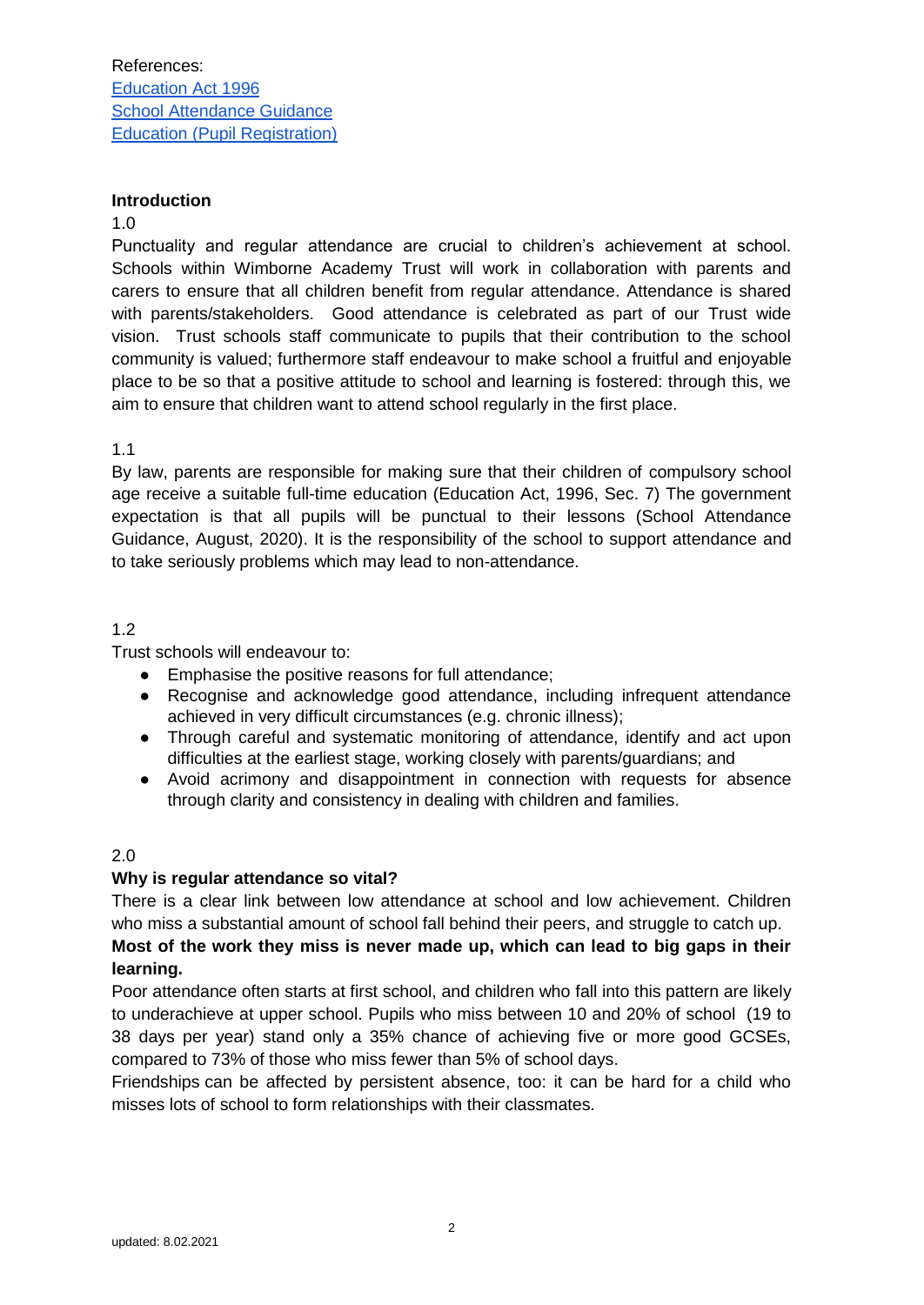#### **Above 97%: less than 6 days absence a year**

These young people have every chance to make really strong progress at school.

# **95%: 10 days absence a year**

These children benefit from strong overall attendance and are well placed to make good progress at school.

#### **90%: 19 days absence a year**

Young people in this group are missing a month of school per year; it will be difficult for them to achieve their best.

#### **85%: 29 days absence a year**

Young people in this group are missing six weeks of school per year; there is a real risk that this lower attendance will hinder children's progress. This level of absence is seen as persistent absenteeism.

#### **80%: 38 days absence a year**

Young people in this group are missing a year of school over five years of education and are not benefitting from their entitlement to an education. Parents of young people in this group could be issued with a penalty notice.

| Minutes late per day | = days of learning lost per year |
|----------------------|----------------------------------|
| 5                    | 3.2                              |
| 10                   | 6.5                              |
| 15                   | 9.5                              |
| 20                   | 12.5                             |
| 30                   | 19                               |

# 3.0

# **Monitoring attendance and responding to concerns**

All staff have a duty to informally monitor the children's attendance and to report any concerns they may have. In this way, pupil attendance is being monitored in the schools at all times. Schools will follow formal procedures for the regular and systematic monitoring of pupil attendance. Schools will identify appropriate key staff to undertake attendance monitoring and adhere to the following key principles:

- There will be a school attendance officer, usually within the administration team, who will ensure that careful records of attendance are maintained and provide information as requested by staff and certainly at least three weekly disadvantaged and half termly whole school attendance monitoring meetings;
- The school attendance officer will have a close link with the allocated lead within the school;
- Schools will work in close partnership with the Local Authority through the Inclusion Lead for their locality. ;
- Monitoring of attendance is a continual process and action may be triggered at any point where a concern is raised;
- Formal monitoring of disadvantaged pupils will take place by the school on at least a three week basis through meetings typically attended by the School Attendance Officer and the allocated lead within the school. The whole school will be monitored in the same format on a half termly basis; and
- Formal monitoring of attendance will include analysis of absence levels for specific vulnerable groups including disadvantaged and SEN children as a cohort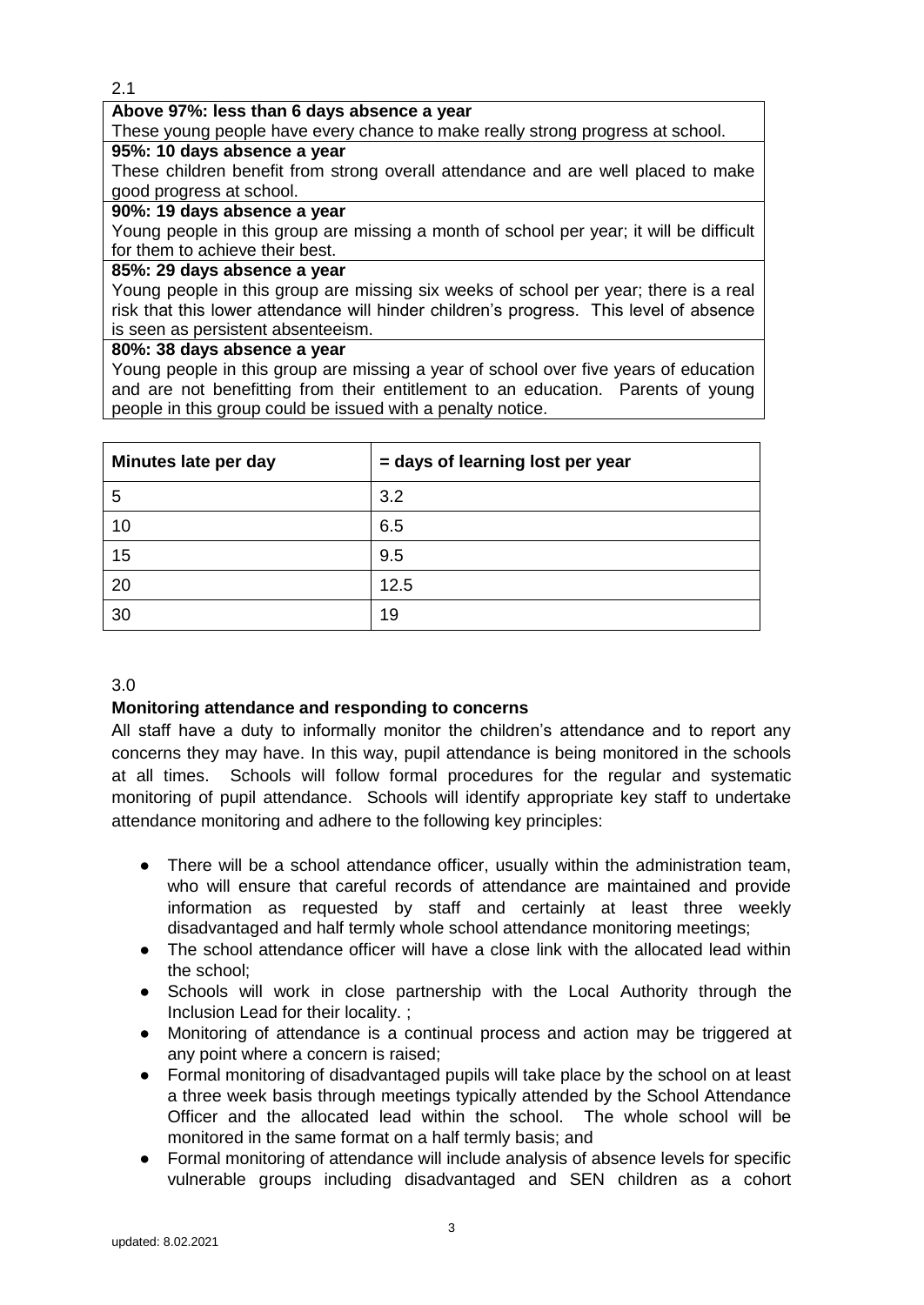compared to other children within the school. Such analysis will also consider other trends such as by year group and gender.

● Registers will be maintained using the absence and attendance codes set out in School attendance: Guidance for maintained schools, academies, independent schools and local authorities, DfE, August, 2020.

#### 3.1

There is a tiered system to respond to low and/or falling attendance levels:

## 3.2

Attendance below 95%: A standard letter (see appendix A) is typically sent to any parent/carer whose child's attendance has dropped just below 95%. This letter is for information – it notifies the parent of this attendance level and explains that the school will continue to monitor the child's attendance. Where the cause for a child's attendance dropping below 95% is very specific and clearly known and evidenced to the school, we may decide that such a letter is not required or appropriate. For example, where a child has had a known and confirmed medical issue and where this is the only substantial cause for the lower attendance. In such circumstances, the child's attendance will be closely monitored – further reduction in attendance may prompt this initial letter, without the need to wait for the next formal half-termly audit.

#### 3.3

Attendance between 90% and 94%: The standard letter described above may be used again where a child's attendance sits at this level. This letter may be used twice in succession but if attendance remains at this level for a third time, it will be treated as for attendance which is below 90%.

### 3.4

Attendance which is below 90%: Attendance at 90% equates to 19 days absence through a year and is therefore a cause for concern. In such circumstances, parents will receive a specific letter (see appendix B) which very clearly identifies that the attendance level is a significant cause for concern (except for in exceptional circumstances where the attendance is not a cause for concern, such as known medical condition). Parents are requested to attend a meeting, the purpose of which is to explore the reasons for the child's low attendance and formulate a plan for improvement (see appendix C). The content of this meeting will be used to draw up an attendance improvement plan which will be shared with the parents and a review date will be agreed. Participants in that meeting may vary according to the circumstances but may often involve staff such as the allocated lead within the school, class teacher, SENDCo and pastoral staff. The school may also invite the Local Authority Inclusion Lead. At this stage, schools should make it known and confirm in writing that absences cannot be authorised without medical evidence unless there are exceptional reasons which render this inappropriate (for example, a known medical condition); schools cannot routinely authorise absence where a child's attendance has reached this level of concern.

#### 3.5

Attendance which continues to decline from below 90%: Unless there are specific circumstances, the school will not be authorising absences at this stage because attendance at 90% equates to 19 days absence through a year. If attendance is not showing reasonable improvement within three weeks of the last communication to parents, then schools will take further action which will involve further meetings with the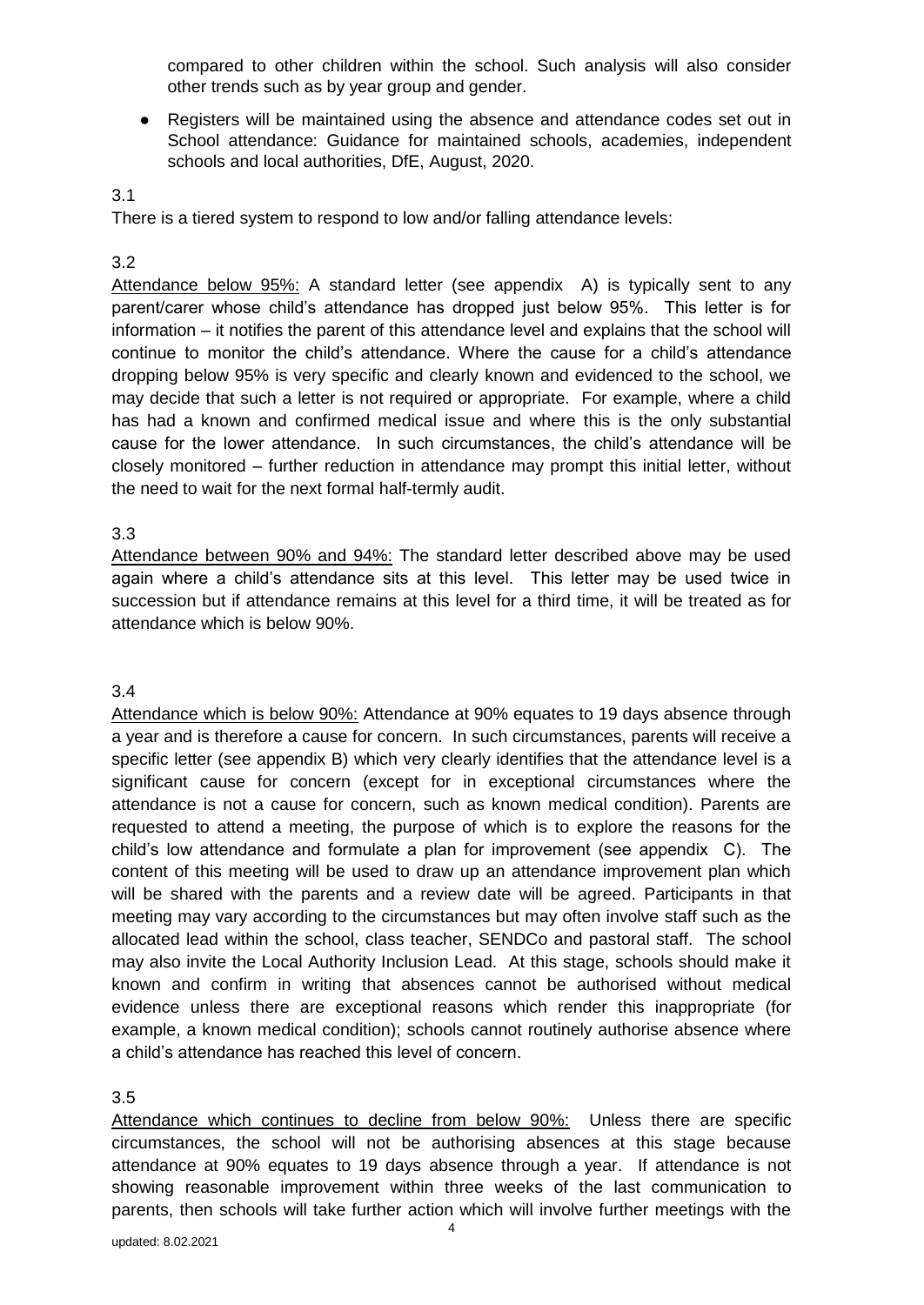parents. It is likely that a referral for intervention by the Local Authority will be appropriate; certainly advice from the LA Inclusion Lead will be sought.

# 3.6

These figures expressed as % attendance levels are intended as a guide. However, a decision may be made to intervene earlier if there are specific concerns. Communication with the assigned Local Authority may occur at any stage if there is particular concern about a child's attendance.

## 4.0

#### **Working with the Local Authority**

Schools will work in close partnership with the Local Authority through their appointed locality Inclusion Lead. School attendance audits may warrant discussion for further advice and guidance for specific children and may require intervention from the Local Authority Inclusion Lead.

#### 5.0

#### **Managing lateness**

If a child arrives at school after the start of the school day but within 30 minutes, they will be registered as 'late'; this is not an unauthorised absence and the child is counted as present for the morning session. Lateness beyond 30 minutes will be counted as an absence. This will be an unauthorised absence unless parents provide the school with an acceptable reason.

#### 5.1

Schools will also contact parents if a child regularly arrives at school late. Staff who notice a problem with punctuality will consult with the attendance lead before communication is made with parents regarding the matter.

#### 5.2

Persistent lateness will be addressed according to the particular circumstances; it is likely that persistent lateness will have triggered the previous low attendance measures. Advice regarding persistent lateness may be sought from the Local Authority.

#### 6.0

#### **Parents notifying the school of absence and 'first day contact'.**

Parents are required to contact their child's school on the first day of their child's absence and every day thereafter. This is an important aspect of the schools' safeguarding procedures: if a child is not registered at school in the morning, then schools must satisfy themselves that the child is safe. It is therefore necessary for parents to telephone their child's school by 9am, giving a reason for their child's absence. This absence will then be recorded as authorised, provided that the reason for absence is significant and that there are no current concerns about the child's attendance.

6.1

Staff will contact parents on the first day a pupil is absent without explanation. This contact will usually be via text message in the first instance, requesting a call from the parent. If no response is obtained, the school will endeavour to reach the parent via telephone.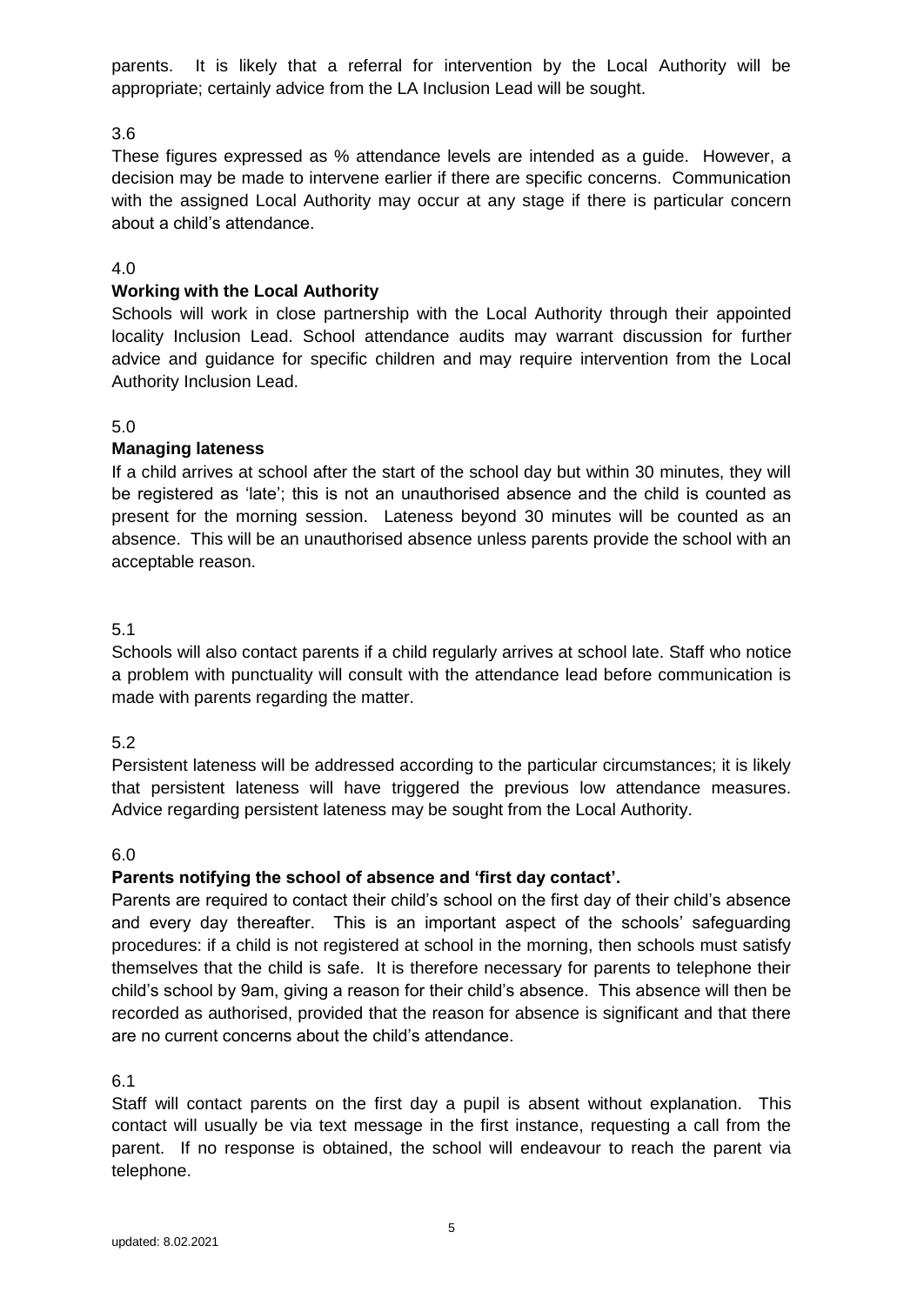The flow chart (appendix D) outlines the steps that schools will take if they are unable to account for a child's safety following their unexplained absence from school. At each stage of unsuccessfully attempting to contact parents, schools should also use other registered contacts for the child in an effort to get hold of the parents.

# 6.3

If the allocated lead within the school has any cause for concern about the reason given for any absence, it will remain unauthorised until the matter has been discussed with the parents and a satisfactory explanation secured. If the reason given is not acceptable, the absence will remain unauthorised. For the absence to be authorised, there must have been no reasonable way in which the child could have come to school.

#### 7.0

# **Appointments during the day**

Parents must avoid arranging appointments for their child during the day. However, if it is unavoidable, parents must notify the school of the appointment details. A child should only be taken out of school for his/her own appointment, not because another family member has an appointment. This includes collecting a child early so a parent can attend an appointment for someone else.

#### 8.0

## **Leave of Absence during term time**

Following amendments to the Education (Pupil Registration) (England) Regulations 2006 which came into effect 1st September 2013, Headteachers<sup>1</sup> are only allowed to grant leave of absence from school in exceptional circumstances. The decision as to whether any request is considered as 'exceptional circumstances' rests solely with the Headteacher.

#### 8.1

The fundamental principles for defining 'exceptional' are rare, significant, unavoidable and short; 'unavoidable' should be taken to mean an event that could not reasonably be scheduled at another time.

#### 8.2

In considering whether or not to authorise a request for exceptional leave of absence in term time, the Headteacher will look at each individual case and only grant authorisation if the circumstances are truly exceptional. Additionally, any request should be made prior to the leave of absence and should be submitted to the school via the school's processes.Parents/Carers may be asked to provide additional information/evidence or meet with the school to discuss the circumstances.

-

<sup>&</sup>lt;sup>1</sup> Throughout the document Headteacher also refers to Head of School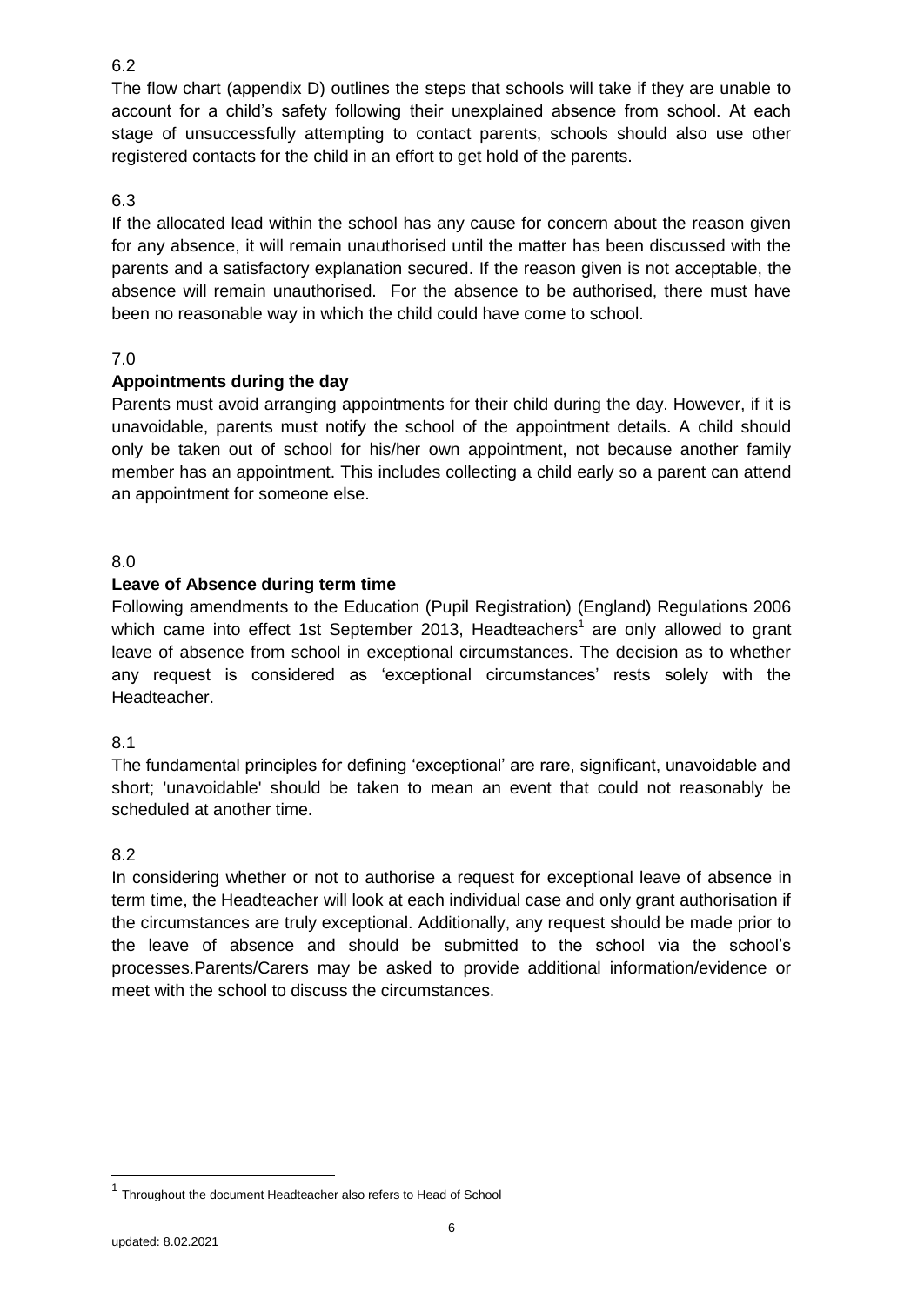Only the parent the child resides with can make an application for a leave of absence. The following (not exhaustive) are examples of situations which **could** be considered as exceptional:

- Return of parent from active service (Forces);
- Death or terminal illness of a parent, step-parent or sibling;
- Young Carers;
- Disability or respite leave; and
- Periods of obligatory religious observance.

# 8.4

The following (not exhaustive) are examples of situations which would not typically be considered as exceptional:

- Family holiday/cheaper holiday dates;
- Educational visits arranged by family members during school time;
- Attendance at a wedding or christening;
- Visiting relatives either abroad or in the UK;
- Limitations on parents leave' entitlement or dates/parents' profession or place of work making it difficult to coincide school and work holidays; and
- A family member going for medical treatment abroad.

# 8.5

Parents/carers will be notified of the Headteacher's decision at the earliest opportunity. When a leave of absence is taken and the school has not authorised the absence because the reasons are not considered 'exceptional', the school will request that the Local Authority issues a Penalty Notice. In considering whether to request a Penalty Notice, the school will consult the latest advice given from the LA.If the absence meets the threshold in this document, the school will request that a Penalty Notice is issued.

# 8.6

Schools will make parents aware of these arrangements for requesting leave of absence, including the implications of taking unauthorised absence, through publication of this policy on the school website and also through other opportunities including information packs for new parents and regular newsletters.

9.0

# **Off-site education or specialist provision**

Where a child's special educational needs are recognised by the school, and special tuition/therapy not available in school is required, the allocated lead within the school may authorise absence for specific times when such tuition or therapy may be given outside school.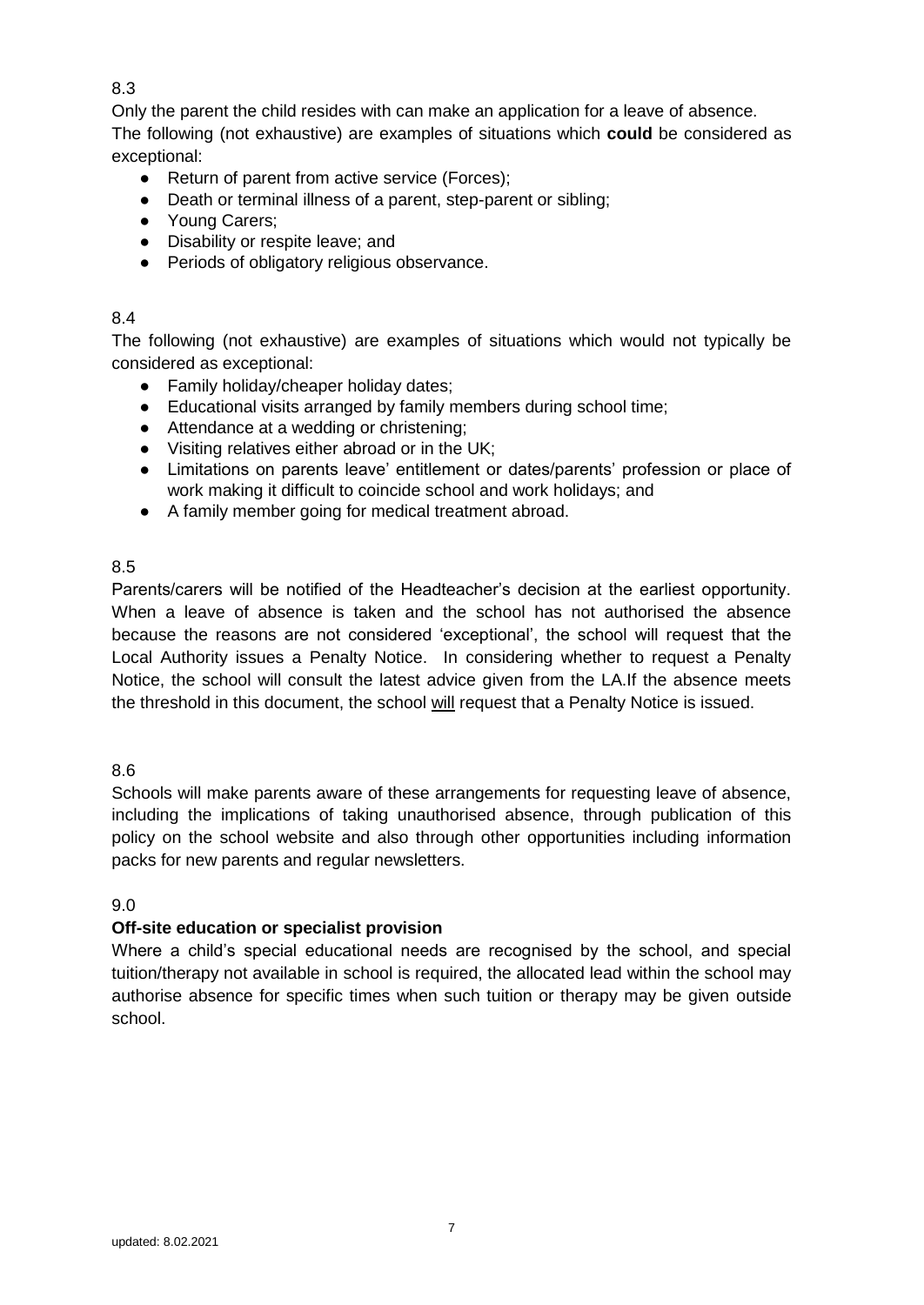# **Absence for performance**

The Headteacher may grant leave of absence for approved public performances provided that clear evidence is issued of the approved nature of this activity. The following will also be taken into account in reaching a decision:

- The nature and purpose of the performance;
- The frequency of absence requested and the likely impact on the child's education and progress; and
- The child's attendance record

#### 10.1

Where licenses are issued by the Local Authority, absences will be monitored to ensure that they comply with the permissions given in the license. Any concerns will be communicated to the school attendance lead. .

## 11.0

# **Reduced / Part–time Timetables**

All pupils of compulsory school age are entitled to a full-time education. In very exceptional circumstances there may be a need for a temporary part-time timetable to meet a pupil's individual needs. For example, where a medical condition prevents a pupil from attending full-time education and a part-time timetable is considered as part of a reintegration package. A part-time timetable must not be treated as a long-term solution. Any pastoral support programme or other agreement must have a time limit by which point the pupil is expected to attend full-time or be provided with alternative provision; this will usually be no longer than six weeks. In agreeing to a part-time timetable a school has agreed to a pupil being absent from school for part of the week or day and therefore must record it as authorised absence. All pupils recommended for a reduced timetable need school, parent and, if already involved, outside professionals agreement. A comprehensive risk assessment will be undertaken by the school and the Local Authority will be informed using their reporting systems.

12.0

# **Study Leave**

Study leave, where used, will only be granted to pupils in year 11. Study leave will not be granted by default once tuition of the exam syllabus is complete. If a school does decide to grant study leave, provision will still be made available for those pupils who want to continue to come into school to revise. All pupils are different and have different requirements and preferences when preparing for examinations and this will be catered for.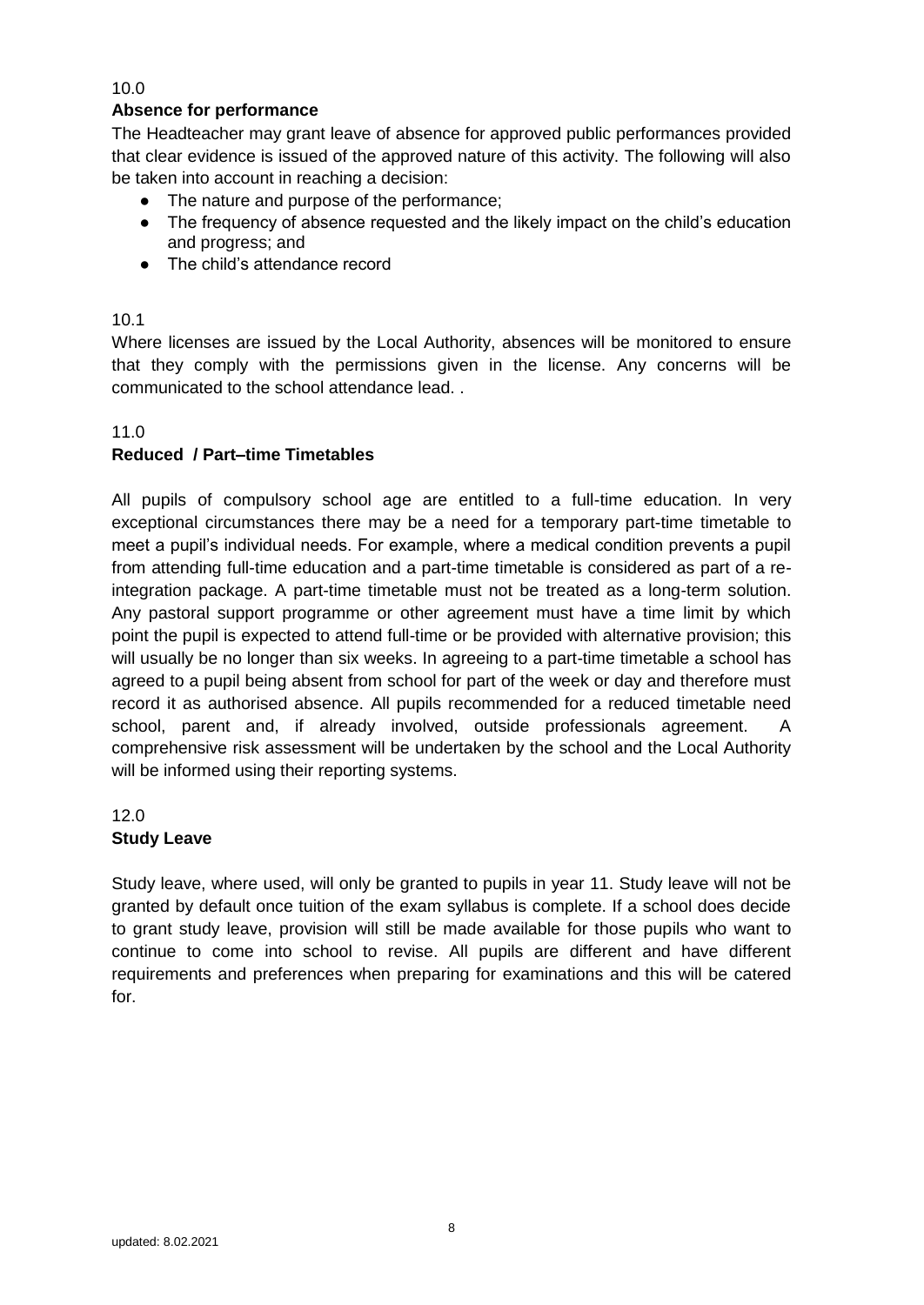## **APPENDIX A**

*Model letter notifying a parent that a child's attendance has fallen below 95%*

Name – DOB - Class

Dear

At the beginning of the school year you received a letter informing you about the importance of regular school attendance and our aim to ensure good attendance for all students. Good attendance helps a child to reach their full potential as a learner.

The government says that 96% attendance should be the minimum expected for a child at school. At the moment, Name has been identified as having an attendance level below the government expectation; it currently stands at **…%.** 

Non-attendance can be for a variety of reasons and there is no reason to believe that your child's attendance is not authorised. In fact, if you have informed the school with a valid reason for absence, then we would authorise it. The figure above is merely for your records. Obviously, by making you aware we hope to work together to ensure that your child's attendance does not fall further. Whilst we would never advocate that a child comes to school when they are genuinely ill, we would encourage appointments that could be made outside of the school day to remain outside of school hours.

Please also note that the attendance level above is proportionate to the number of sessions that have been available to the children in school so far and, providing there is no more absence, this figure should go up as the year progresses.

We have to inform you that we will monitor attendance over the next half term and be in touch to arrange a meeting with you if attendance does fall further.

There are many reasons why students may have poor attendance. We value the working partnership we have with parents, therefore, if there are specific circumstances that have contributed to Child's Name*'s* attendance percentage that you feel we haven't considered please do not hesitate to contact the school.

Yours sincerely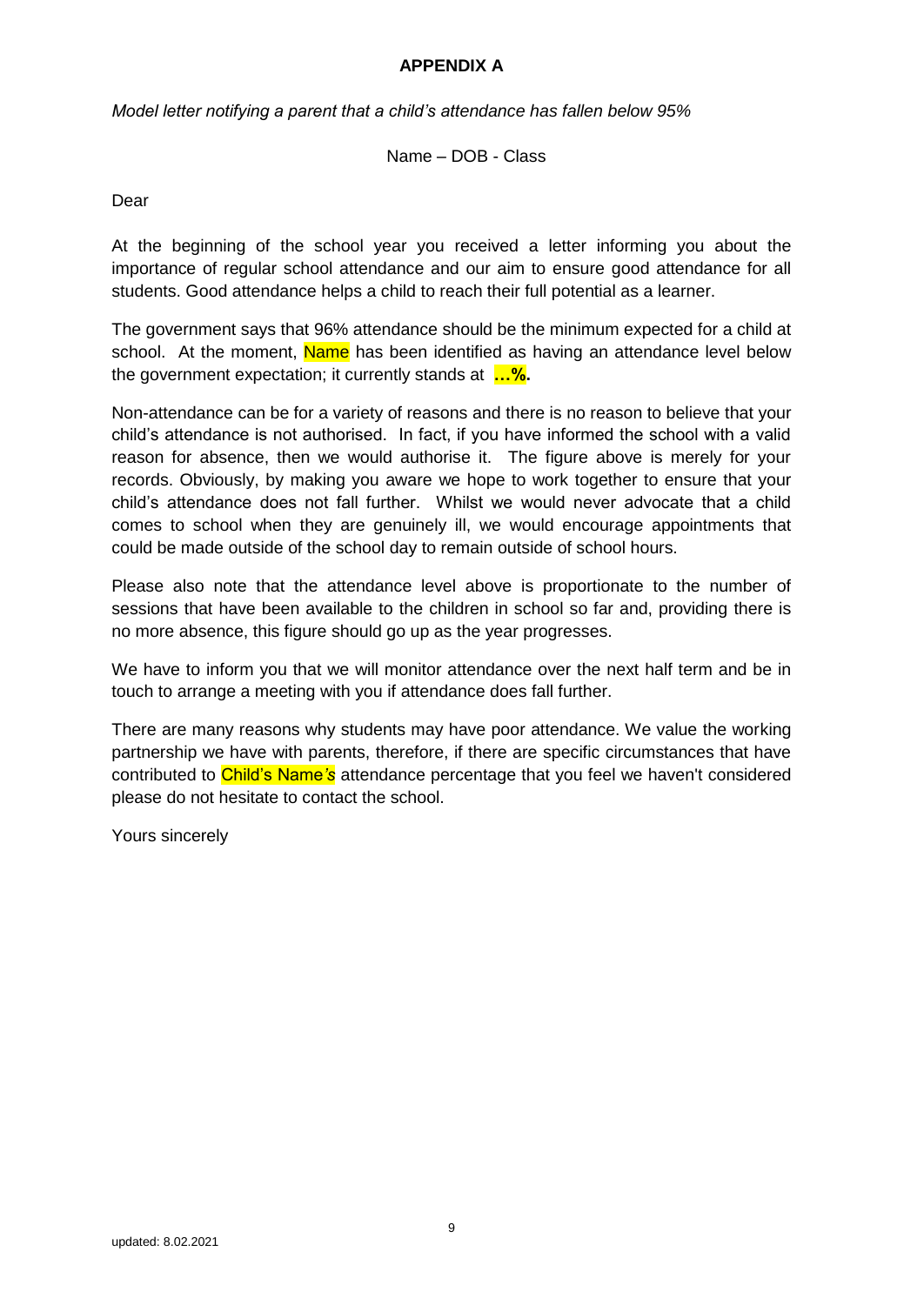## **Above 97%: less than 6 days absence a year**

These young people have every chance to make really strong progress at school.

# **95%: 10 days absence a year**

These children benefit from strong overall attendance and are well placed to make good progress at school.

#### **90%: 19 days absence a year**

Young people in this group are missing a month of school per year; it will be difficult for them to achieve their best.

#### **85%: 29 days absence a year**

Young people in this group are missing six weeks of school per year; there is a real risk that this lower attendance will hinder children's progress. This level of absence is seen as persistent absenteeism.

#### **80%: 38 days absence a year**

Young people in this group are missing a year of school over five years of education and are not benefitting from their entitlement to an education. Parents of young people in this group could be issued with a penalty notice.

| Minutes late per day | = days of learning lost per year |
|----------------------|----------------------------------|
| 5                    | 3.2                              |
| 10                   | 6.5                              |
| 15                   | 9.5                              |
| 20                   | 12.5                             |
| 30                   | 19                               |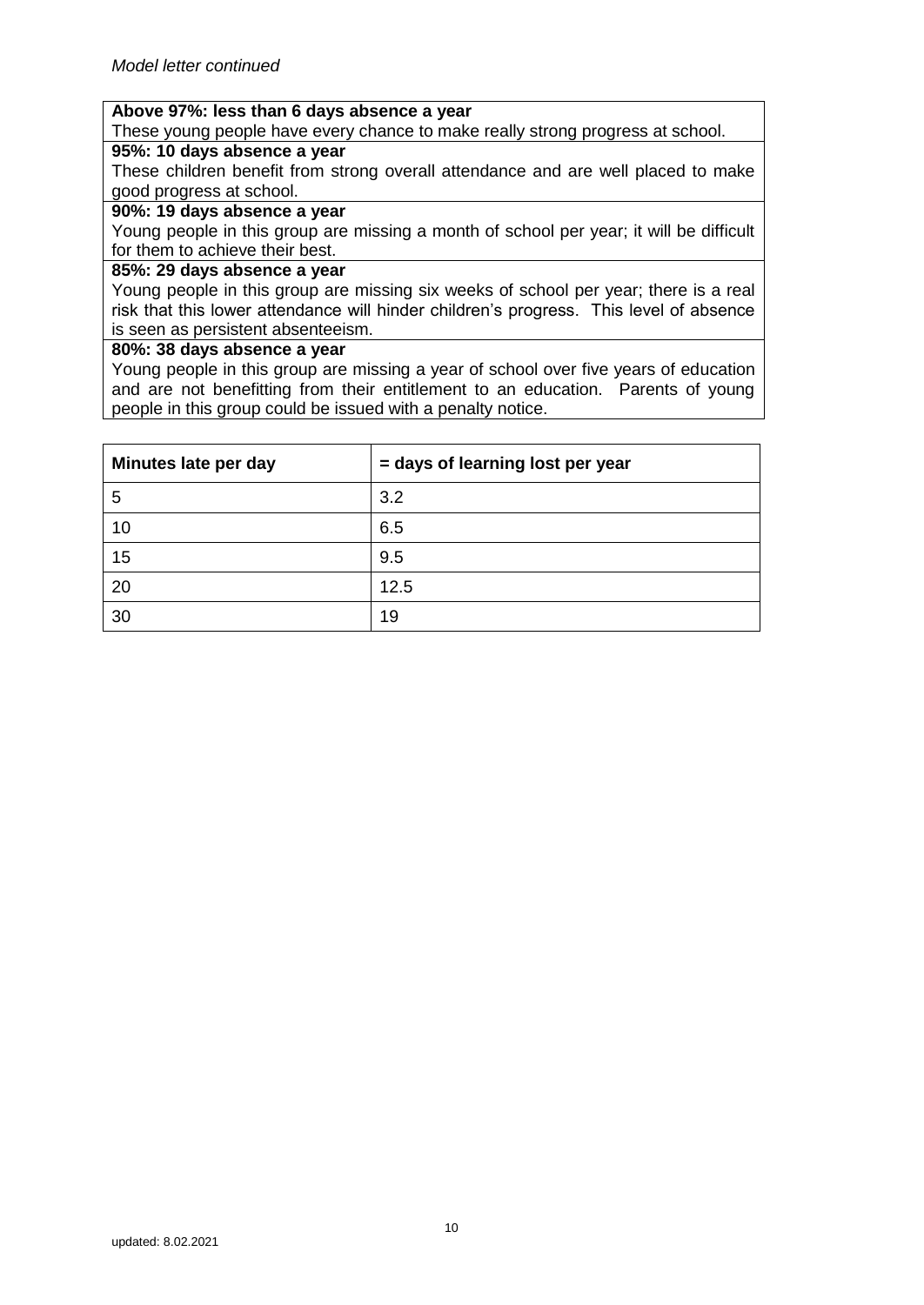# **APPENDIX B**

*Sample letter for attendance below 90% (or repeated attendance between 90 and 95%)*

Following our letter/meeting regarding Child's Name attendance we regret to inform you that his/her attendance has fallen further and is currently at  $\frac{1}{6}$ .

Parents/Carers have a legal responsibility to ensure that their child is receiving an education and attends regularly at the school at which he/she is registered. You also have a responsibility to contact the school each day should Child's Name be unable to attend with a valid reason for their non-attendance. Whilst we would never advocate a child coming to school whilst unwell, there may be other issues that are preventing attendance from improving.

Therefore, we would like you to attend an Attendance Meeting at school on date, time and venue to see if we can work out a way forward to ensure that attendance does not fall further. You are welcome to bring a friend/colleague to support you.

Present at this meeting will be one of the attendance team as well as Child's name Head of Year (delete as appropriate for the school). It is important that you attend this meeting so that any issues or concerns which may be contributing to **Child's Name** nonattendance can be discussed.

This meeting is an opportunity for the school and family to meet together to discuss why a child has attendance below that which the government expects and, hopefully, to seek solutions to any problems. It is also an opportunity for the support that the school can give to be explained.

Please telephone the school office on **school number** to confirm receipt of this letter and your intention to attend the meeting. We have made the Local Authority aware of **Child's Name's** current attendance.

Yours sincerely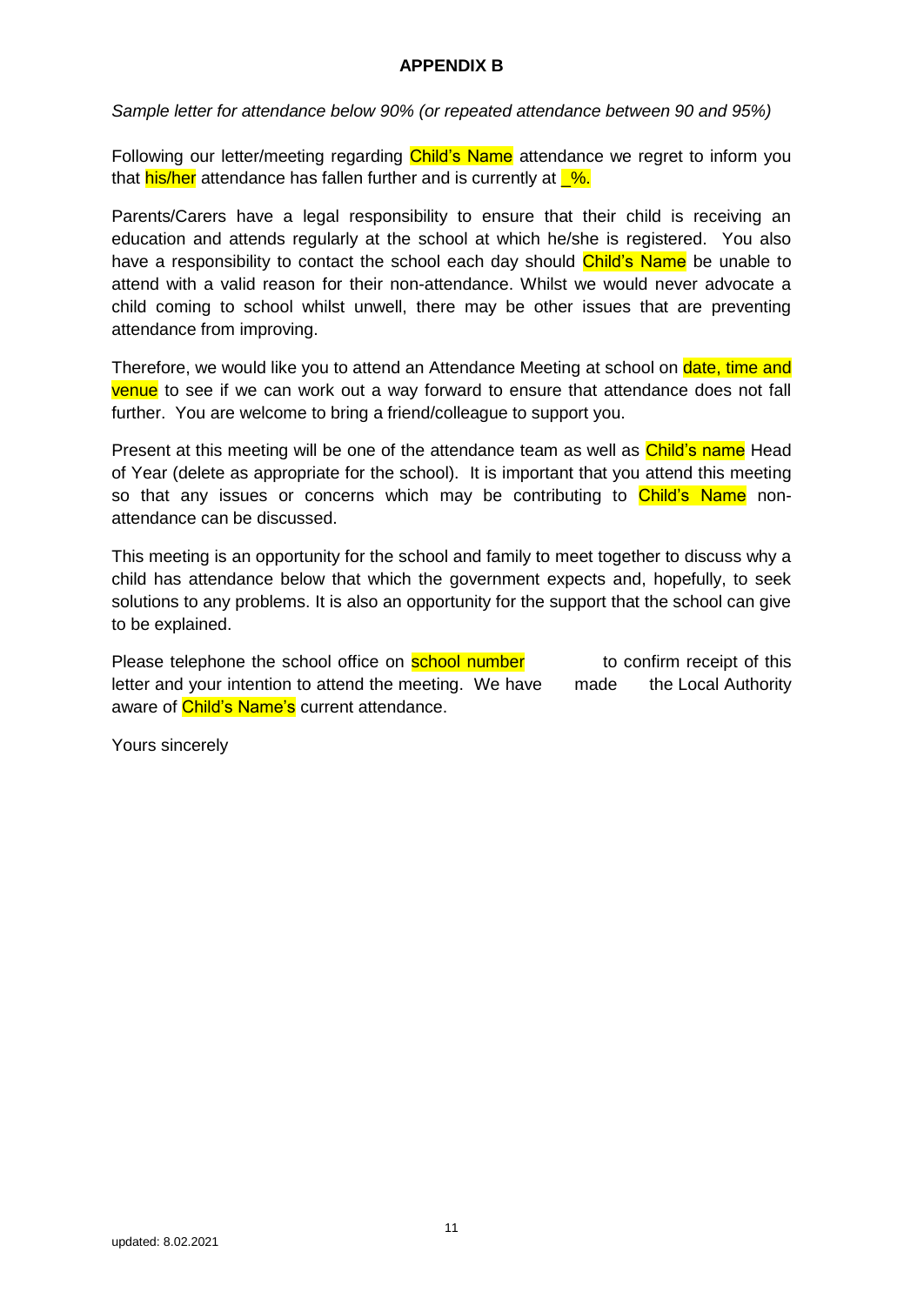### **Above 97%: less than 6 days absence a year**

These young people have every chance to make really strong progress at school.

# **95%: 10 days absence a year**

These children benefit from strong overall attendance and are well placed to make good progress at school.

#### **90%: 19 days absence a year**

Young people in this group are missing a month of school per year; it will be difficult for them to achieve their best.

#### **85%: 29 days absence a year**

Young people in this group are missing six weeks of school per year; there is a real risk that this lower attendance will hinder children's progress. This level of absence is seen as persistent absenteeism.

#### **80%: 38 days absence a year**

Young people in this group are missing a year of school over five years of education and are not benefitting from their entitlement to an education. Parents of young people in this group could be issued with a penalty notice.

| Minutes late per day | = days of learning lost per year |
|----------------------|----------------------------------|
| 5                    | っっ                               |
| 10                   | 6.5                              |
| 15                   | 9.5                              |
| 20                   | 12.5                             |
| 30                   | 19                               |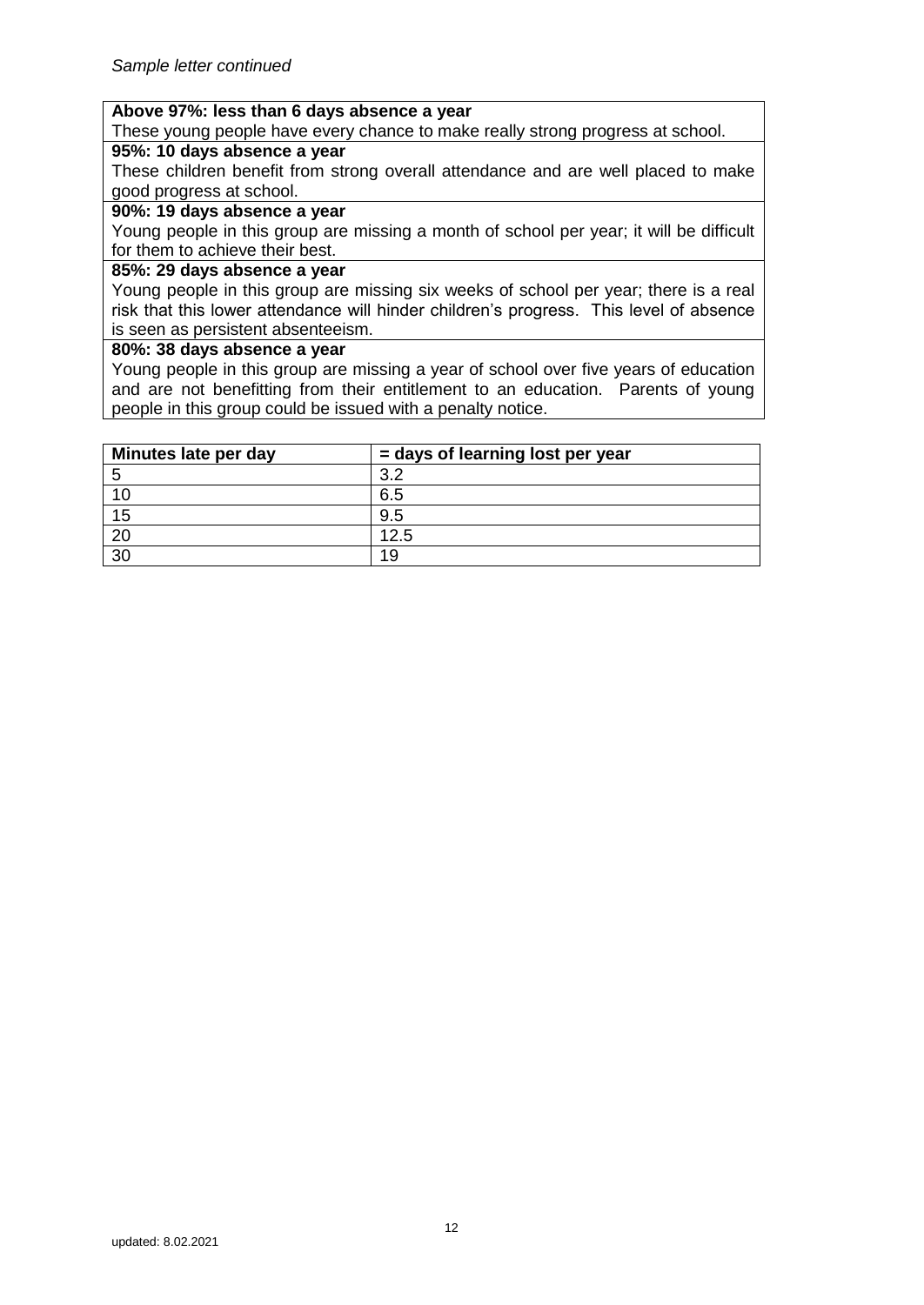# **APPENDIX C**

# **Attendance Improvement Plan**

Section 7 of the Education Act 1996 stated:

The parent of every child of compulsory school age shall cause him/her to receive efficient full-time education suitable to his/her age, ability and aptitude and any special educational needs he/she may have, either by regular attendance at school or otherwise.

| Name and DOB of Pupil               | <b>Name of Parent/Carer(s)</b>                |
|-------------------------------------|-----------------------------------------------|
| <b>Class</b>                        | <b>Parent Contact Phone Number</b>            |
| <b>Class Teacher</b>                | <b>Staff in Attendance</b>                    |
| <b>Attendance % at notification</b> | <b>Total Lates: Before/After Registration</b> |
| <b>Reasons for Absence:</b>         |                                               |
|                                     |                                               |
|                                     |                                               |
|                                     |                                               |
|                                     |                                               |
|                                     |                                               |
|                                     |                                               |
|                                     |                                               |
|                                     |                                               |
|                                     |                                               |
|                                     |                                               |
|                                     |                                               |
|                                     |                                               |
|                                     |                                               |
|                                     |                                               |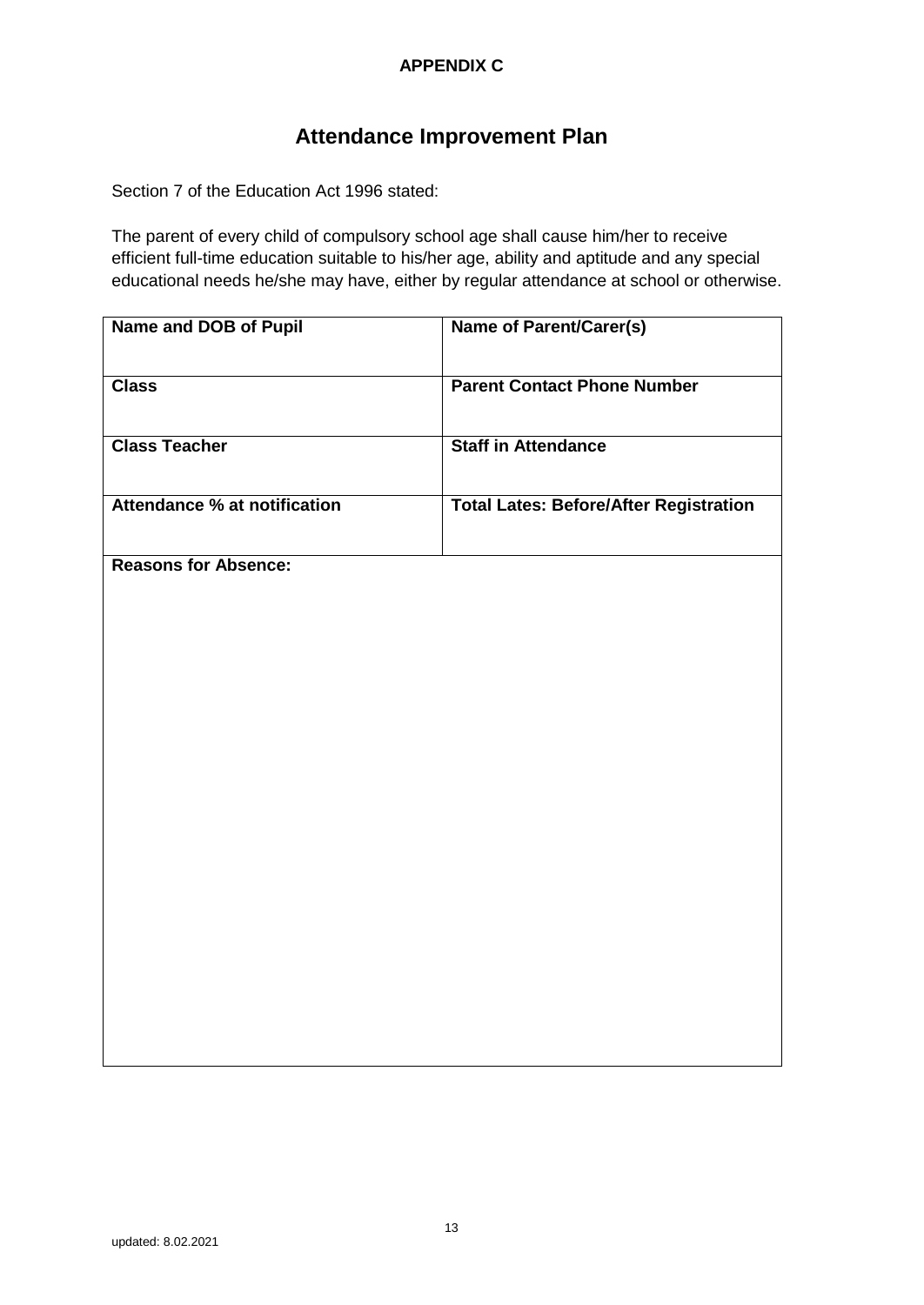| <b>Strategies to Improve Attendance:</b> | <b>Review Date</b> |
|------------------------------------------|--------------------|
|                                          |                    |
|                                          |                    |
|                                          |                    |
|                                          |                    |
|                                          |                    |
|                                          |                    |
|                                          |                    |
|                                          |                    |
|                                          |                    |
|                                          |                    |
|                                          |                    |
|                                          |                    |
|                                          |                    |
|                                          |                    |
|                                          |                    |
|                                          |                    |
|                                          |                    |
|                                          |                    |

| <b>Current Attendance</b> | <b>Target Attendance</b> | <b>Review Date</b> |
|---------------------------|--------------------------|--------------------|
|                           |                          |                    |
|                           |                          |                    |
|                           |                          |                    |
|                           |                          |                    |
|                           |                          |                    |

Any absence due to illness must be supported by medical evidence within the monitoring period.

| <b>Signature</b> | <b>Date</b> |
|------------------|-------------|
| Parent           |             |
| School           |             |